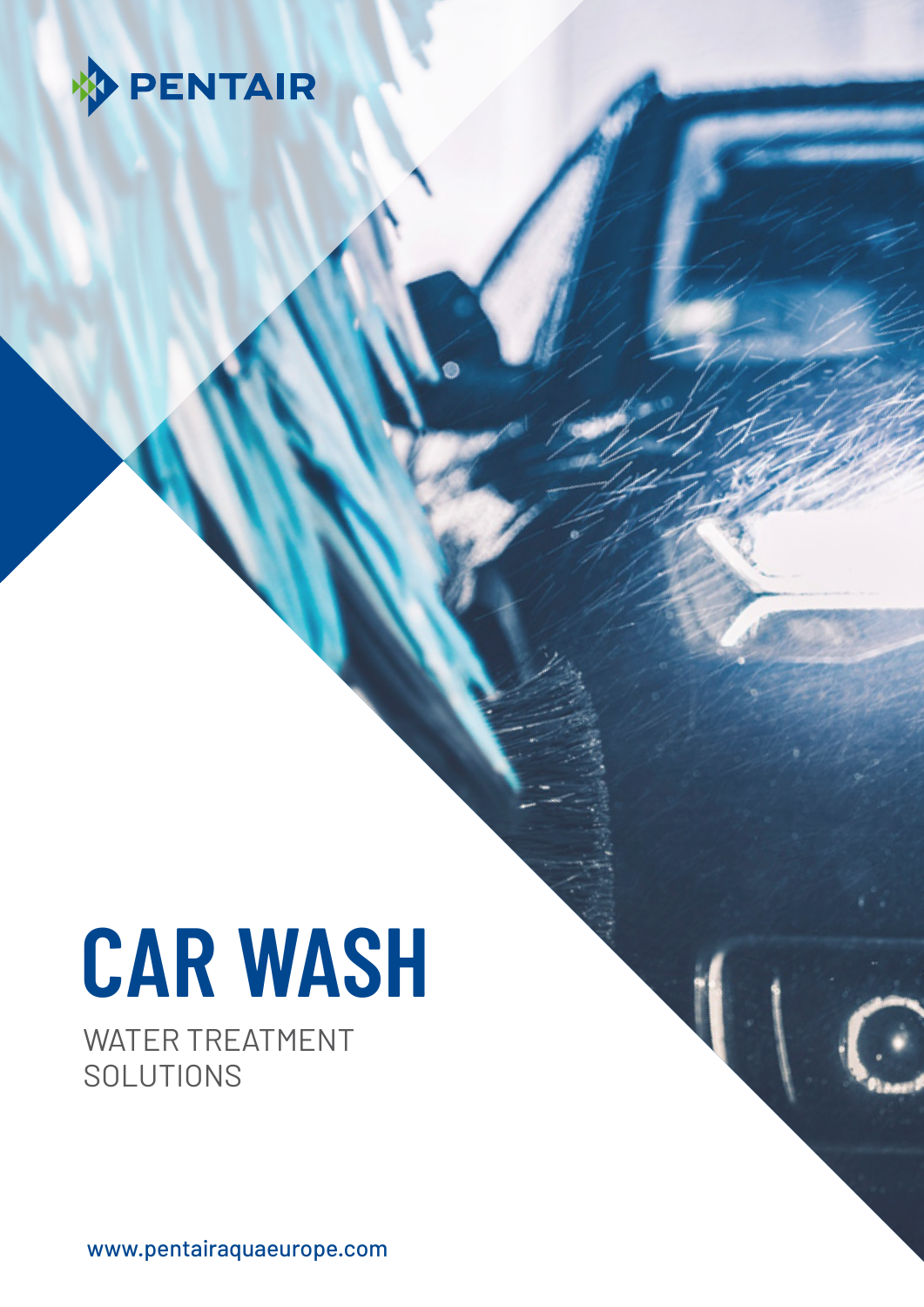# Car wash

## **NORMS AND REGULATIONS**

In the past, the majority of people washed their car at home. Nowadays, most European countries have regulations restricting these practices, largely due to environmental reasons.

These regulations represent an important step forward towards water conservation. First of all, by promoting car washing by professional methods (conveyors, roll-over, self-service) that require less water consumption and, secondly, by encouraging professionals to use the most optimal methods of water treatment.

### **MAIN TYPES OF CAR WASH FACILITIES**



**CONVEYORS** A conveyor moves the vehicle through a series of fixed cleaning mechanisms.



**ROLL-OVER** An automatic washing machine and dryer rolls back and forth over a stationary vehicle.



**SELF-SERVICE** Self-service facilities, generally coin-operated, where the car owner does the washing, including pressurized "jet washing".

## **BENEFITS OF CAR WASH WATER TREATMENT**

#### **Recycle treated water for reuse**

- Decreased water bills
- Contribues to a more sustainable planet
- In certain EU countries, fiscal incentives are granted to companies that are environmentally conscious
- Car washes equipped with a water recycling system impacted less by water scarcity

#### **Soft water for cleaner cars & happy customers**

- Reduce white spots on cars due to hard water
- Improved efficiency of cleaning products save money with less detergent use
- Foam rinses more quickly which helps save water
- Reduced scaling protects and extends the lifetime of car washing equipment

# **WATER TREATMENT PROCESS IN A CAR WASH**

The next page represents how Pentair products provide car wash system owners with benefits through **two main channels**: waste water recycling and hard water treatment.

This is a good example how Pentair envisions the ideal car wash\*.

*\*Subject to changes due to local legislation.*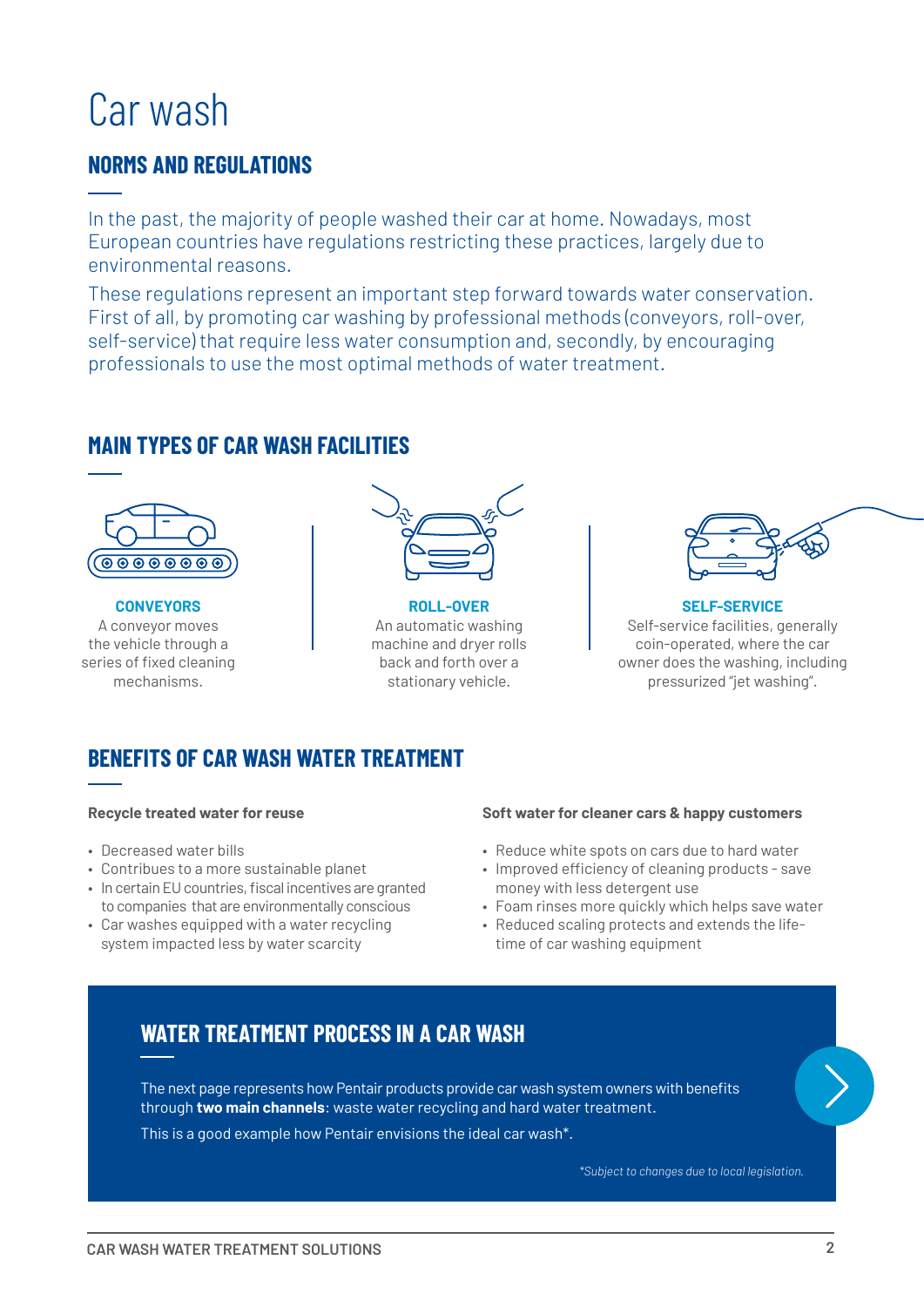**CAR WASH WATER TREATMENT SOLUTIONS 4**





*Pentair Big Blue Vessels*

*Pentair Liquid Filter Bags*

### **MICROFILTRATION**

#### **Removal of remaining suspended solids**

Pentair housings and bags are an easy cost effective solution against finer suspended particles down to 1 micron (size of a flour grain).



**2**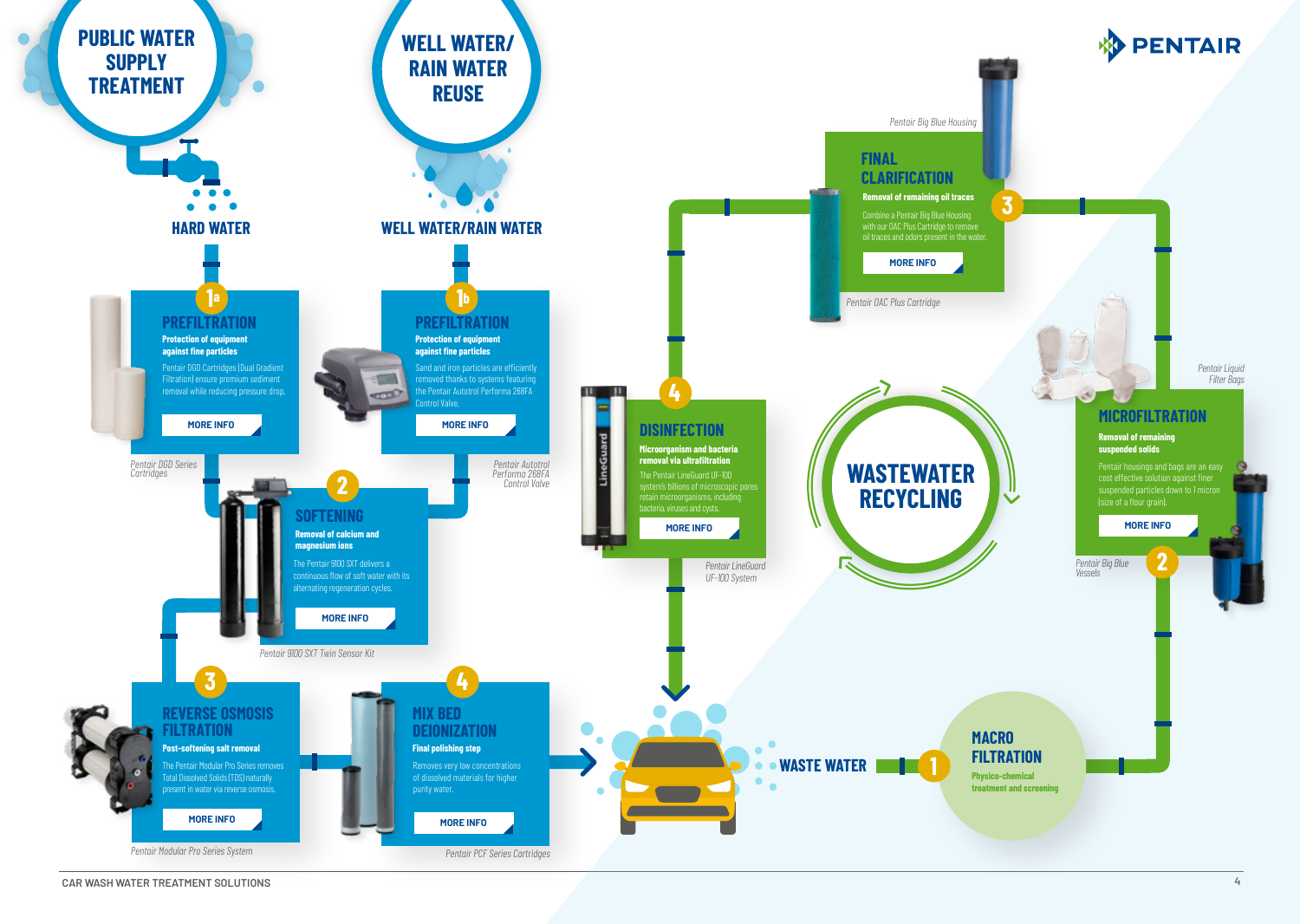

**79'000**

car washes in Europe

Average frequency of commercial car washing per car:

*(2016 data)*

**380M**  cars in Europe

**3**

**2**

**1**

a year *(2016 data)*

**10 times** 

 $\bullet$ 

# **7.3 billion€** *(2015 data)*

## **CURIOUS FACTS ABOUT NORMS**

- ▶ Switzerland, Germany and The Netherlands are some of the countries that forbid car washing at home.
- Austria requires car wash companies to recycle at least 80% of the water used.
- Eco-labels are starting to appear in The Netherlands, Scandinavia and Germany, with the aim to recycle 80% of the water used. These limitations also impact both the amount of fresh water consumed in an automatic car wash, and also the flow to 7 Lpm for self-service car washes.

Softened water use helps reduce car wash soap consumption by

50%

# Did you know?

è

**Over a 5-year period, the water saved by using a commercial self-service sprayer versus car washing at home is 17'500 liters** *(per car-owning household).*

### **AVERAGE WATER PER WASH** *(IN LITERS)*



MKT-BRO-036-EN-C